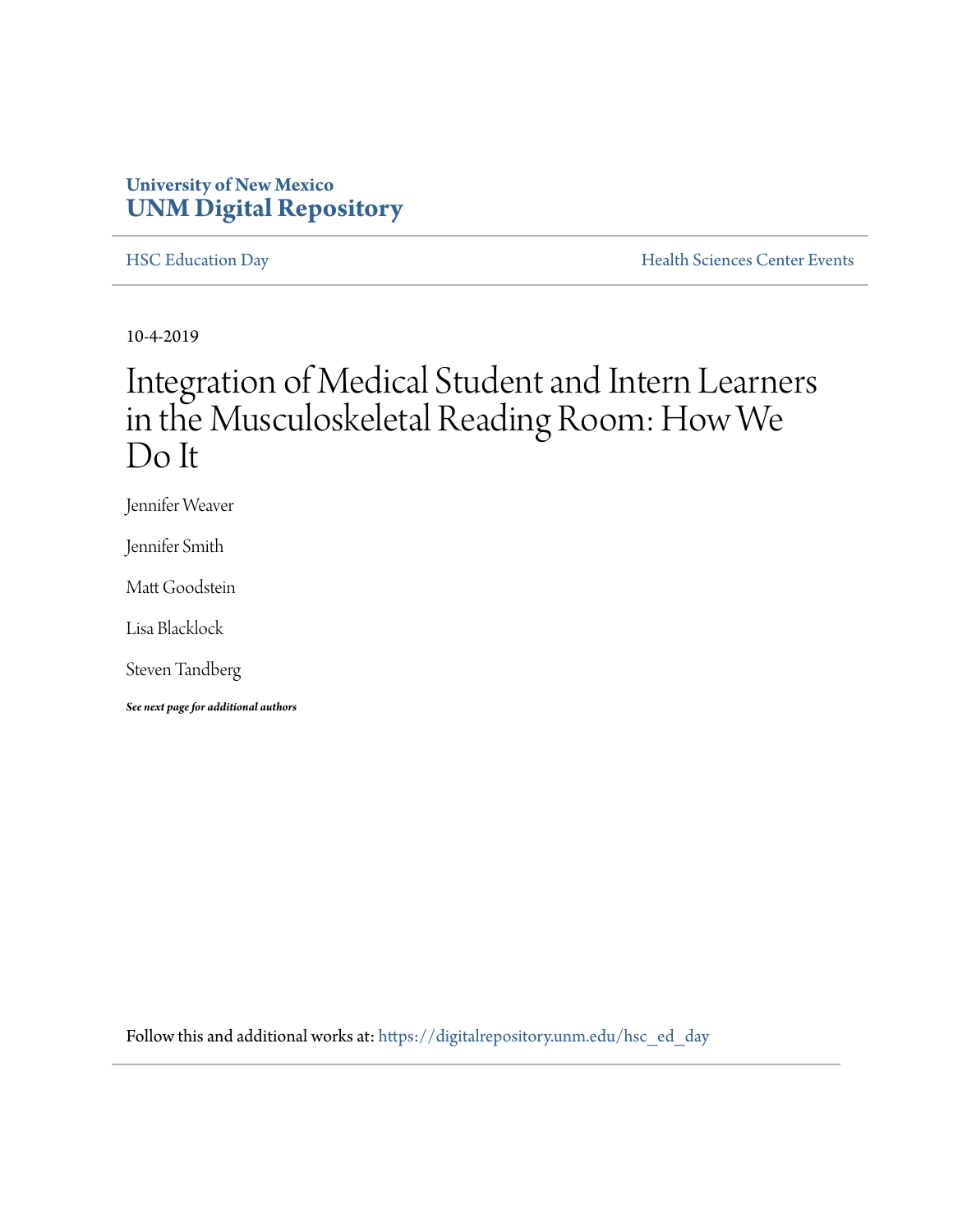## **Authors**

Jennifer Weaver, Jennifer Smith, Matt Goodstein, Lisa Blacklock, Steven Tandberg, Jamie Elifritz, and Gary Mlady